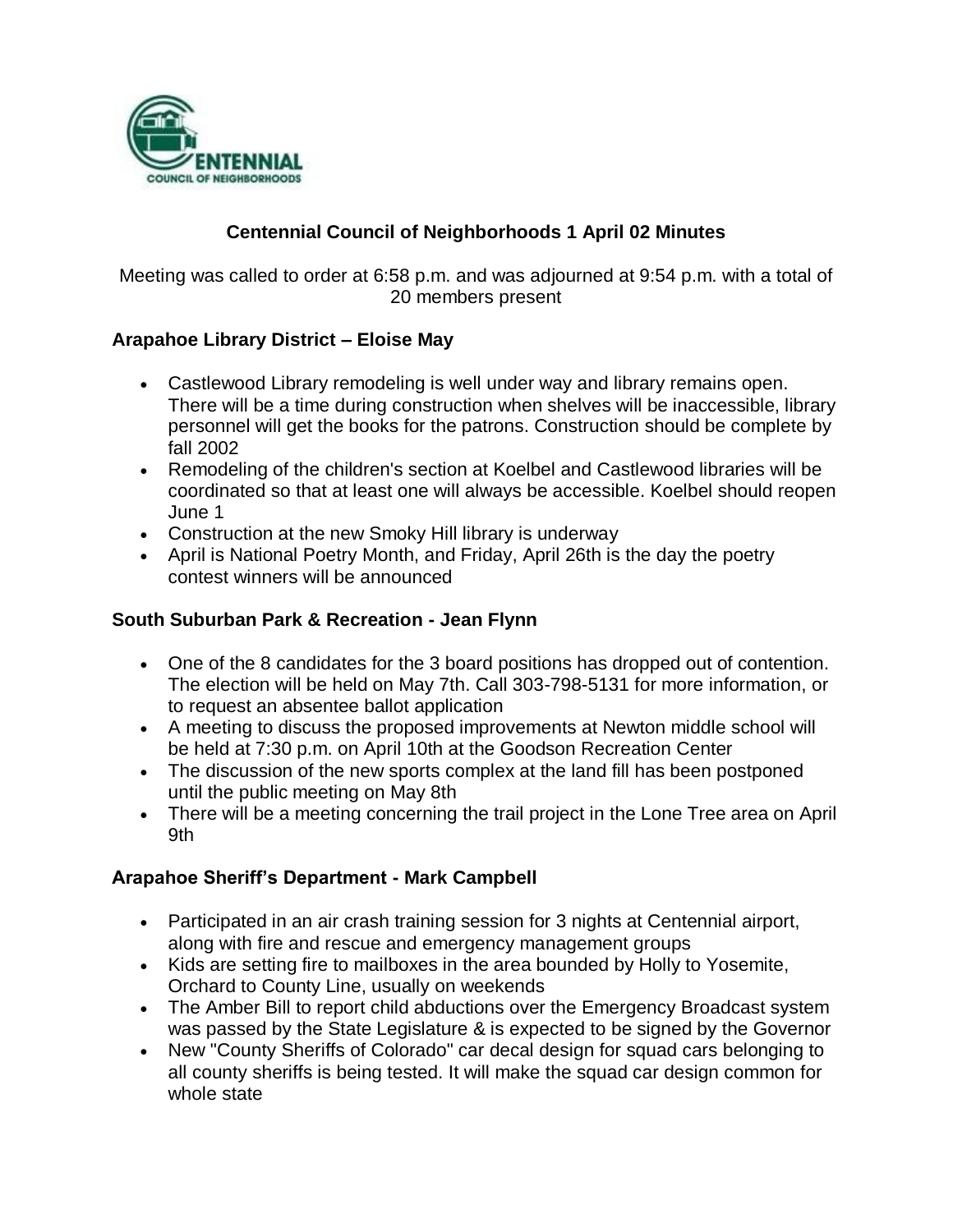- Arapahoe County Road & Bridge will respond to citizen's complaints about potholes, plowing, etc.
- There have been a rash of commercial burglaries from north Aurora to Douglas County, where thieves smash the glass in the front door, then grab as much as possible. Mostly at small retail businesses. Police looking for six known burglars
- Traffic Safety Team is being trained to conduct safety inspections on all classes of trucks and buses. Team will also be licensed to drive all types of vehicles, from motorcycles to the large semi-trailers
- Sheriff received a shipment of 12 additional portable defibrillators for a total of 32 units. Every supervisor's car as well as shift cars east of Parker Road will get one
- Smoky Hill substation reestablished at the original location. Had been temporarily relocated due to construction by property owner
- Meth labs and the commercial burglaries will be the main focus of the Sheriff's Impact Team when they can be spared from Patrol

## **Fire Districts - Bob Rinne**

- Work is being completed on the state level for a mutual aid agreement between all fire departments from Fort Collins to Colorado Springs in response to the events of September 11th
- Next on the agenda is a state-wide mobilization plan to shift equipment to wherever it is most needed during a disaster
- Local fire departments participated in the disaster exercises during the demolition of the old Mile High Stadium
- Construction of the new hospital is moving quickly. It may be upgraded to a level 1/2 trauma center
- Because of the events of September 11th, more federal money is being made available to the fire & rescue departments

# **City of Centennial – Mayor - Randy Pye**

- City has allocated about \$4 million for rehabilitation of about 12.8 miles of roadways within the city, most on east side of Parker Road. After final approval, maps will be provided showing the areas affected
- A ban on the sale of fireworks in the city of Centennial has passed. There were 6 fireworks stands in Centennial last year. Sale still legal in unincorporated Arapahoe County
- An ordinance to ban the use of fireworks in Centennial after July 15, 2002 will have a second reading by City Council on April 18th. Public invited to attend meeting and give comments to Council
- Work is continuing on the nuisance ordinance
- Sales tax revenue has been less than planned because not all businesses have been collecting it. Of 2600 identified businesses, only about 1300 report monthly, and less than half of the 1300 reported collecting the tax. There are notification, educational, and enforcement issues that will be addressed and hopefully resolved by late spring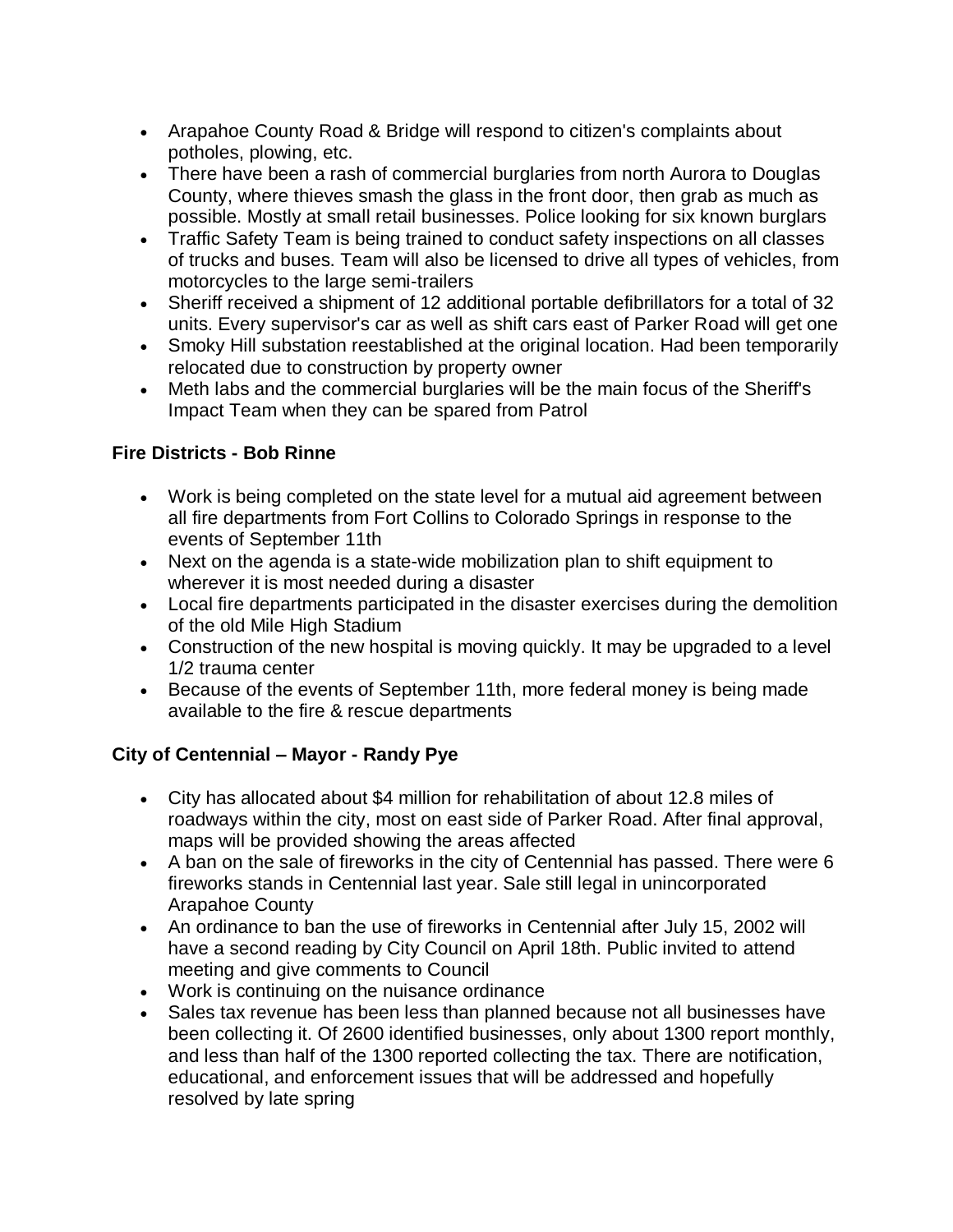The City will be very careful about spending money, even if already allocated, until it is determined that the City will really have the money in hand. Capital improvement projects may be delayed until the money is received.

## **City of Centennial – Ward III - Andrea Suhaka**

- Walnut Hills is sponsoring a community meeting about the T-REX project at the Walnut Hills school on April 11th at 7:00 p.m.
- There will be a ward 3 public meeting at the Creekside Elementary school on April 8th. Meeting is open to everyone
- There will be a meeting to coordinate Centennial events (Western Welcome Week, pancake breakfast, Founder's Day celebrations, etc.) on April 7th at 3:00 p.m. at the home of Randy & Susan Pye. Volunteers are welcome
- A law was passed at the state legislature to switch the administration of the General Improvement Districts (GID) from the Arapahoe County Commissioners to the Centennial City Council

## **Public Transportation Committee - Ty Henken**

 DRCOG is about \$1.8 Billion short in capital spending. As a result they will update their 20 year plan for 2020 to extend out to 2025, postponing some of the previously scheduled projects. One of the projects discussed was the widening of Arapahoe Road east & west of Parker Road

## **Discussion of Centennial Airport - Brian Vogt**

- Airport needs to be protected as a general aviation and corporate airport because it is an essential element of the regional economy
- Scheduled passenger service is opposed, and 30 seat compliance is unacceptable
- Airport requires funding for capital improvements, maintenance, rehabilitation, and security
- Another year's worth of interim funding may be needed, as follows:

Fuel flow usage fee continuation, as alternative to landing fees \$300,000 Arapahoe County \$1,500,000 Local cities and Douglas County \$300,000

• In the long term, to re-acquire FAA funding:

Airport Authority Board will drop prohibition on 9 seat or less passenger service

Place a mill levy increase of 1/3 of 1 mill on November, 2000 ballot for all of Arapahoe County, with a sunset provision upon compliance and/or resumption of federal funds, at 9 seats or 0 seats using a 25 mile rule or a reliever airport rule, or the retirement of bonds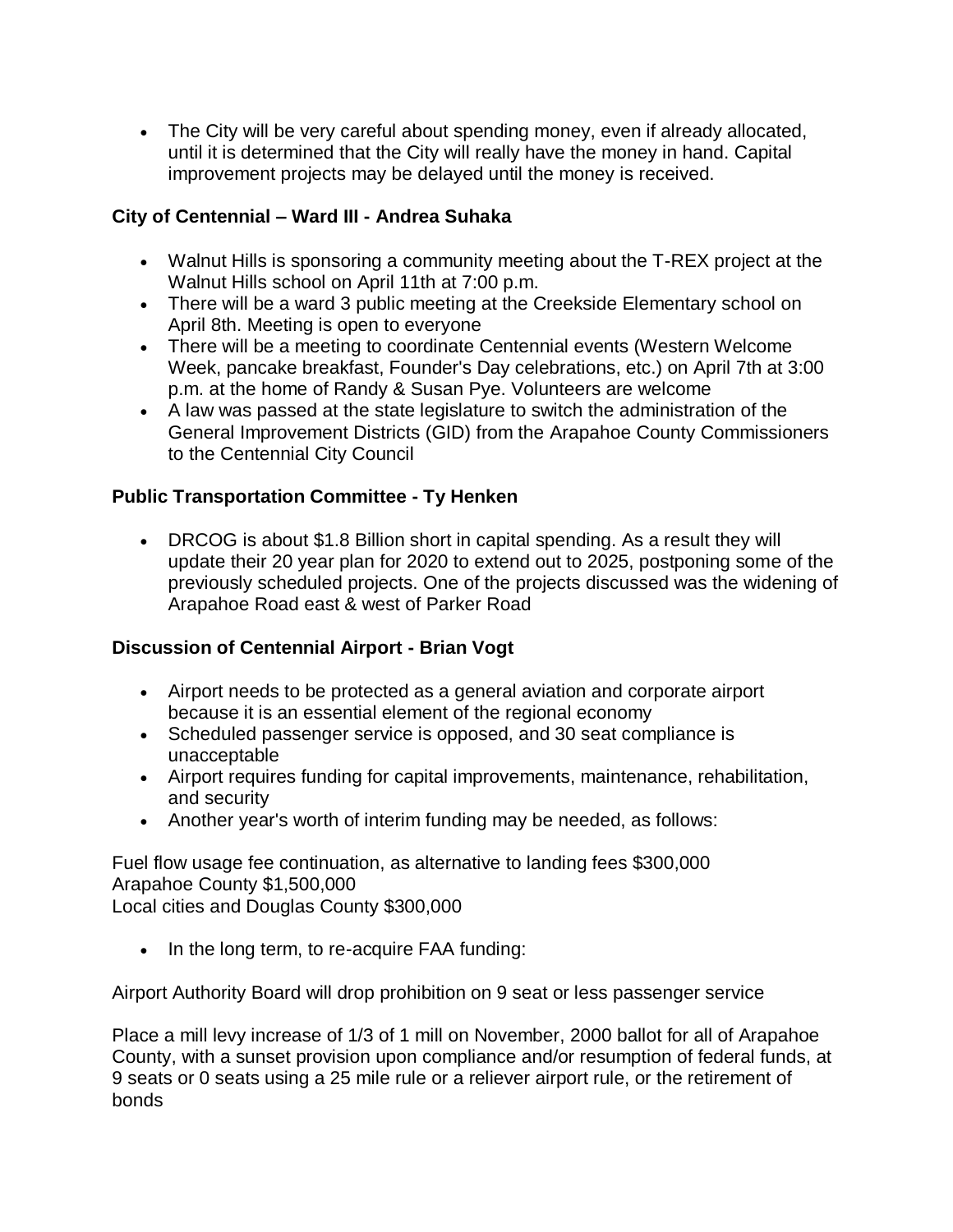Pursue federal legislation to provide for zero seat compliance, either by a 25 nautical mile amendment or a reliever airport amendment to federal aviation laws

- Extra \$0.02/0.03 on fuel tax for security since 9/11 attacks may be reduced if the FAA resumes funding
- Noise mitigation study actions are on hold at FAA because Centennial Airport is currently not in compliance with FAA rules. Hence there is no money for the noise abatement issues
- Two public meetings to discuss the Finance Committee's proposed resolution will be April 11th at the Holiday Inn at Centennial Airport (next to the Control Tower). First is at 3:00 p.m. and second is at 7:00 p.m.
- Centennial City Council voted 4 to 3 against Finance Committee proposed resolution since it might require Centennial to spend money it didn't have
- Greenwood Village and Aurora voted in favor of the proposed resolution
- It was moved by Ron Weidmann, seconded by Michael Kirrane that CENCON support the proposed Finance Committee Resolution. The vote was 19 in favor, 0 against, with 1 abstaining

# **Officer Reports - President - Cathy Noon**

- A letter supporting the Finance Committee's proposed resolution about Centennial Airport will be sent to the Airport Authority Board
- Centennial ordinance committee will meet every Monday during April except April 29th. Report is due May 15th
- Arapahoe County's Transportation Plan has been submitted for adoption
- South Metro Chamber of Commerce is sponsoring a transportation update, with the executive director of CDOT (Tom Norton) and the general manager of RTD (Cal Marsella) on Tuesday, April 16th at 7:00 p.m. the Hyatt Regency DTC. Will discuss latest transportation planning and legislative issues, including T-REX, FasTracks, and state funding alternatives. There is an entrance fee required
- Meeting on April 3rd at Dry Creek Elementary school at 7:00 p.m. concerning a proposed McDonald's gas & convenience store at Dry Creek & Yosemite on the Northeast corner. Plans have not yet been submitted
- CENCON is not getting the Planning Commission agenda by e-mail anymore
- There is a proposed construction for a new Tony's Meats on Dry Creek Rd. Other businesses will also be included
- Presentation by the Parker & E-470 hospital group is in May
- Storm water drainage issued will be presented in June
- The president suggested that the secretary be compensated. It was moved by Claudette Cooper, and seconded by Michael Kirrane, that the secretary receive \$45.00 per month. The motion passed unanimously by voice vote